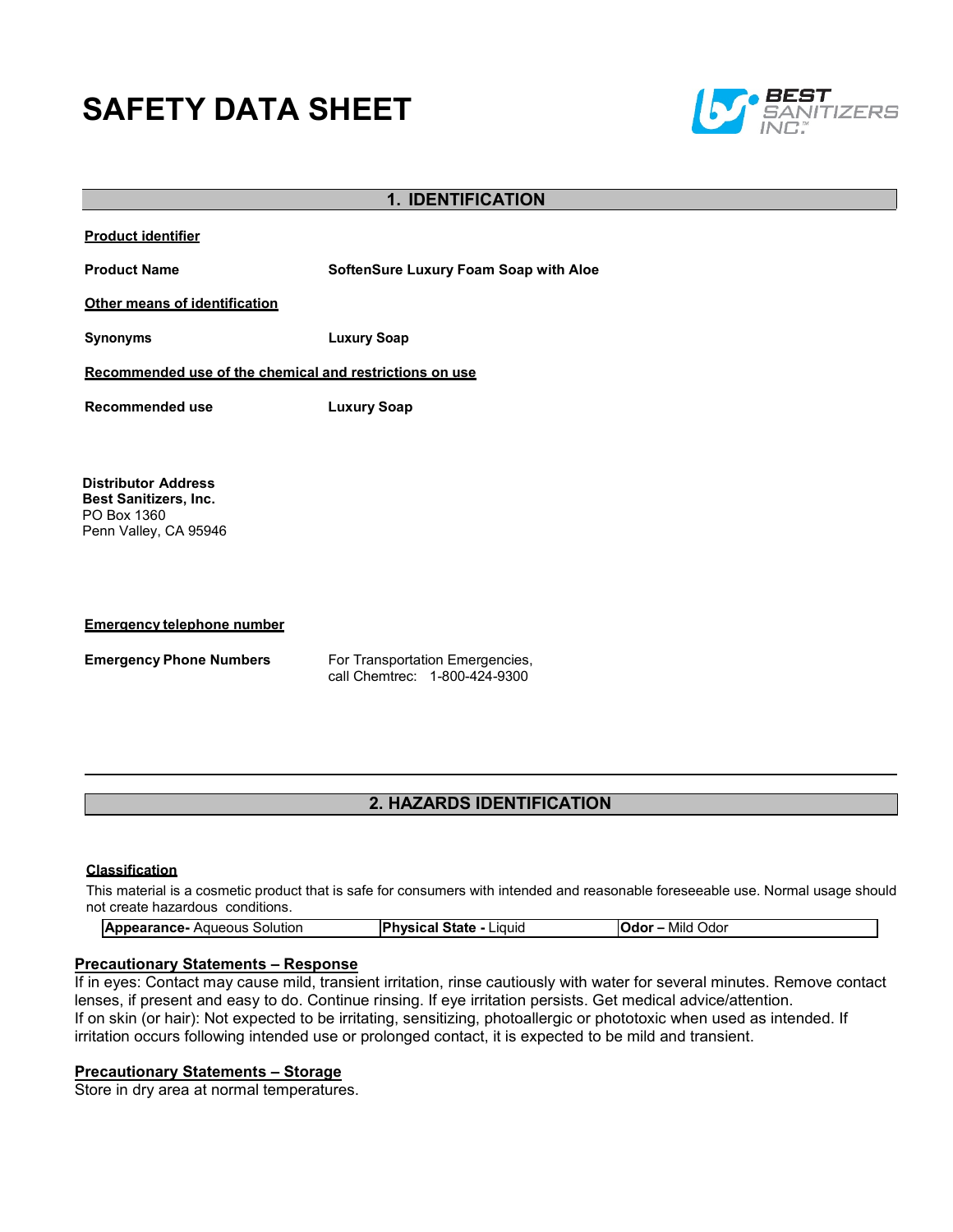# **Precautionary Statements – Disposal**

Dispose of contents/container to an approved waste disposal plant.

# **Hazards not otherwise classified (HNOC)**

Not Applicable

# **Other Information**

Unknown Acute Toxicity

# **3. Composition/Information on Ingredients**

Based on our hazard evaluation, the following chemical substances have been identified as hazardous.

| <b>Chemical Name</b>   | <b>CAS No.</b> | Weight % |
|------------------------|----------------|----------|
| Cocamidopropyl Betaine | 61789-40-0     | 3-7%     |
| Glycerin               | $56 - 81 - 5$  | 1-5%     |

# **4. FIRST AID MEASURES**

#### **First aid measures**

| <b>Eye Contact</b>  | Flush with copious amounts of water immediately. Hold eye(s) open and rinse slowly and<br>gently with water for 15-20 minutes. Removed contact lenses, if present, after first 5<br>minutes, then continue rinsing eye(s). If eye irritation persists, get medical advice/attention. |
|---------------------|--------------------------------------------------------------------------------------------------------------------------------------------------------------------------------------------------------------------------------------------------------------------------------------|
| <b>Skin Contact</b> | None anticipated under foreseeable use conditions. Prolonged or repeated skin contact with<br>this product may cause irritation in sensitive individuals. Get medical attention if irritation<br>develops.                                                                           |
| <b>Inhalation</b>   | None expected under foreseeable conditions.                                                                                                                                                                                                                                          |
| Ingestion           | Do not induce vomiting. Drink plenty of water. Never give anything by mouth to an<br>unconscious person. Call physician.                                                                                                                                                             |
|                     | Most important symptoms and effects, both acute and delayed                                                                                                                                                                                                                          |

#### **Most important symptoms and effects, both acute and delayed**

**Most Important Symptoms and Effects** See Section 11 for information.

### **Indication of any immediate medical attention and special treatment needed**

**Notes to Physician** Treat symptomatically.

# **5. FIRE-FIGHTING MEASURES**

# **Suitable Extinguishing Media**

Water spray (fog), Carbon dioxide (CO<sub>2</sub>), Foam.

# **Unsuitable extinguishing media**

No Information available.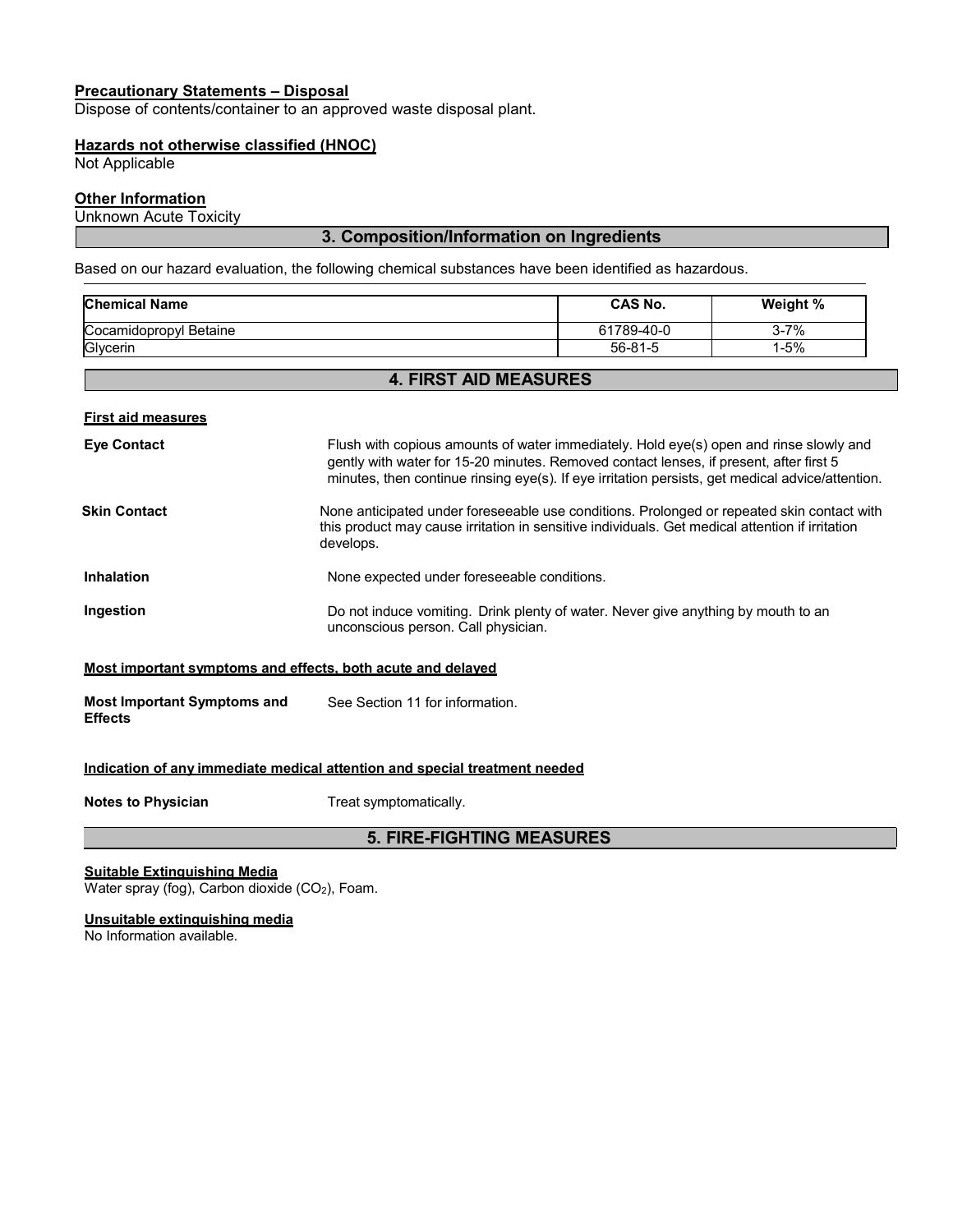| <b>Explosion Data</b>            |      |
|----------------------------------|------|
| Sensitivity to Mechanical Impact | None |
| Sensitivity to Static Discharge  | None |

# **Protective equipment and precautions for firefighters**

As in any fire, wear self-contained breathing apparatus pressure-demand. MSHA/:NIOSH (approved or equivalent) and full protective gear. Cool containers with flooding quantities of water until well after fire is out..

# **6. ACCIDENTAL RELEASE MEASURES**

# **Personal precautions, protective equipment and emergency procedures**

| <b>Personal Precautions</b>                          | Use personal protection recommended in Section 8. Ensure adequate ventilation, especially in<br>confined areas.                                                                         |
|------------------------------------------------------|-----------------------------------------------------------------------------------------------------------------------------------------------------------------------------------------|
| For emergency responders                             | Isolate area. Keep unnecessary personnel away.                                                                                                                                          |
| Methods and material for containment and cleaning up |                                                                                                                                                                                         |
| <b>Methods for Containment</b>                       | Prevent further leakage or spillage if safe to do so. Contain and collect spillage with non-<br>combustible absorbent material, (e.g. sand, earth, diatomaceous earth, vermiculite) and |
|                                                      | place in container for disposal according to local/national regulations (see Section 13).                                                                                               |
| <b>Methods for Cleaning Up</b>                       | Soak up with inert absorbent material. Clean up spillage with brush and shovel. Sweep up a<br>shovel into suitable containers for disposal. Following product recovery, flush area with |
|                                                      | water.                                                                                                                                                                                  |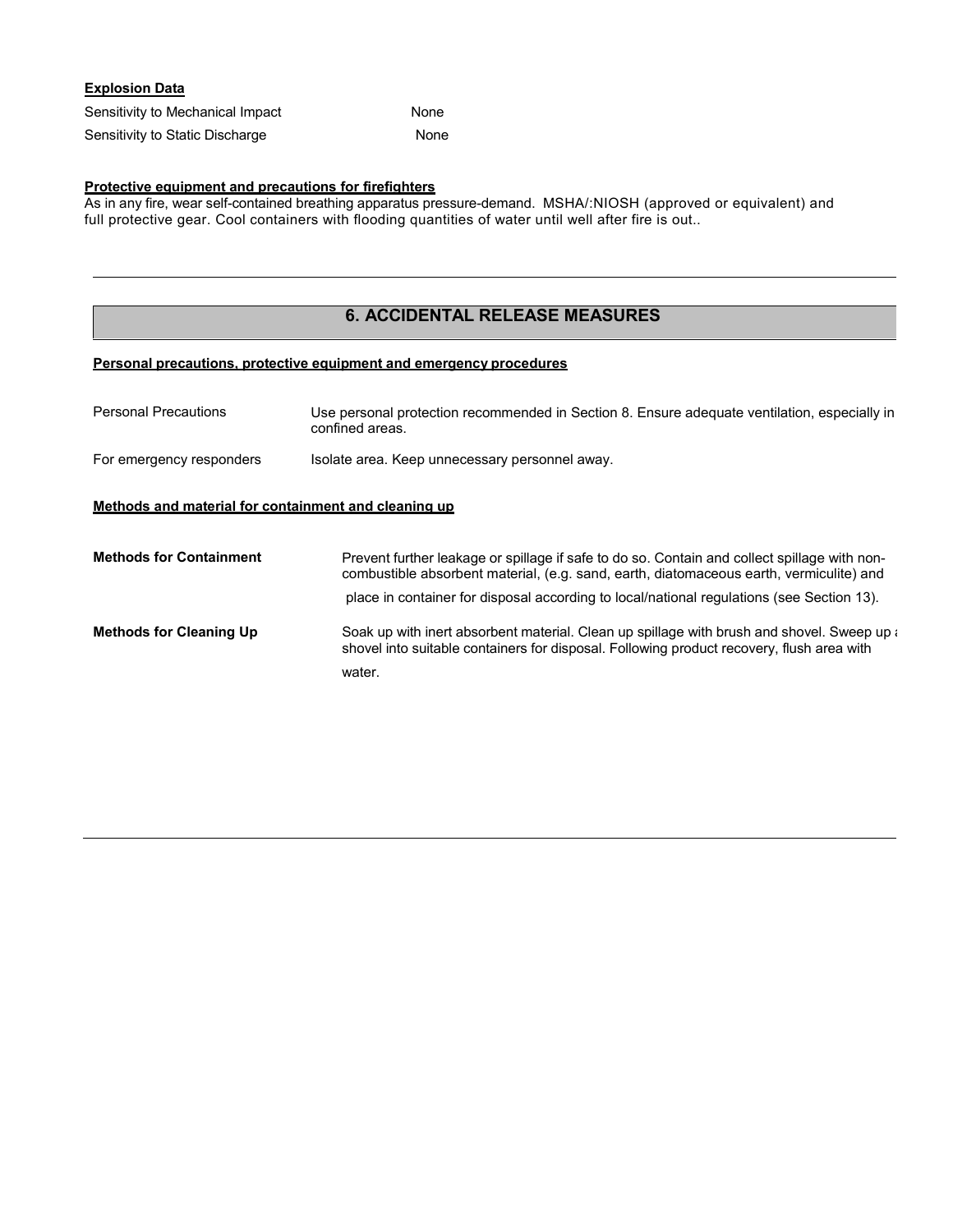# **7. HANDLING AND STORAGE**

# **Precautions for safe handling**

| <b>Handling</b>                                              | Store in a cool, dry place, keep away from heat. Keep away from heat, sparks, and flames.<br>Do not eat, drink or smoke when using this product. Use personal protection recommended<br>in Section 8. Avoid contact with skin, eyes or clothing. Use only in well-ventilated areas.<br>Wash thoroughly after handling. Handle in accordance with good industrial hygiene and<br>safety practice. |  |
|--------------------------------------------------------------|--------------------------------------------------------------------------------------------------------------------------------------------------------------------------------------------------------------------------------------------------------------------------------------------------------------------------------------------------------------------------------------------------|--|
| Conditions for safe storage, including any incompatibilities |                                                                                                                                                                                                                                                                                                                                                                                                  |  |
| <b>Storage</b>                                               | Keep containers tightly closed in a dry, cool and well-ventilated place. Keep from<br>freezing. Keep away from heat, sparks, flame and other sources of ignition (i.e., pilot<br>lights, electric motors and static electricity). Store between 40 to 100°F.                                                                                                                                     |  |
| Incompatible materials                                       | Heat, sparks, open flame, other ignition sources. Keep away from hypochlorite acid and<br>strong oxides.                                                                                                                                                                                                                                                                                         |  |

# **8. EXPOSURE CONTROLS/PERSONAL PROTECTION**

| <b>Exposure Guidelines</b><br>Ingredient | <b>CAS Number</b> | <b>Exposure Limit</b>             |
|------------------------------------------|-------------------|-----------------------------------|
| Glycerin                                 | 56-81-5           | OSHA PEL-TWA: $15 \text{ mg/m}^3$ |
| Appropriate engineering controls         |                   |                                   |

| <b>Engineering Controls</b>     | Showers, eyewash stations, Ventilation systems.                                                                                                                                                                                                                                                                                 |  |  |  |  |
|---------------------------------|---------------------------------------------------------------------------------------------------------------------------------------------------------------------------------------------------------------------------------------------------------------------------------------------------------------------------------|--|--|--|--|
|                                 | Individual protection measures, such as personal protective equipment                                                                                                                                                                                                                                                           |  |  |  |  |
| <b>Eye/Face Protection</b>      | Wear safety glasses with side shields (or goggles).                                                                                                                                                                                                                                                                             |  |  |  |  |
| <b>Skin and Body Protection</b> | Wear protective Neoprene™ gloves. Rubber gloves. Normal work clothing (long sleeved shirt<br>and long pants is recommended.                                                                                                                                                                                                     |  |  |  |  |
| <b>Respiratory Protection</b>   | If exposure limits are exceeded or irritation is experienced, NIOSH/MSHA approved<br>respiratory protection should be worn. Positive-pressure supplied air respirators maybe<br>required for high airborne contaminant concentrations. Respiratory protection must be<br>provided in accordance with current local regulations. |  |  |  |  |
| <b>Hygiene Measures</b>         | Wash face, hands and any exposed skin thoroughly after handling. Wash contaminated<br>clothing and shoes before reuse. Do not Eat, Drink, or Smoke when using this product.                                                                                                                                                     |  |  |  |  |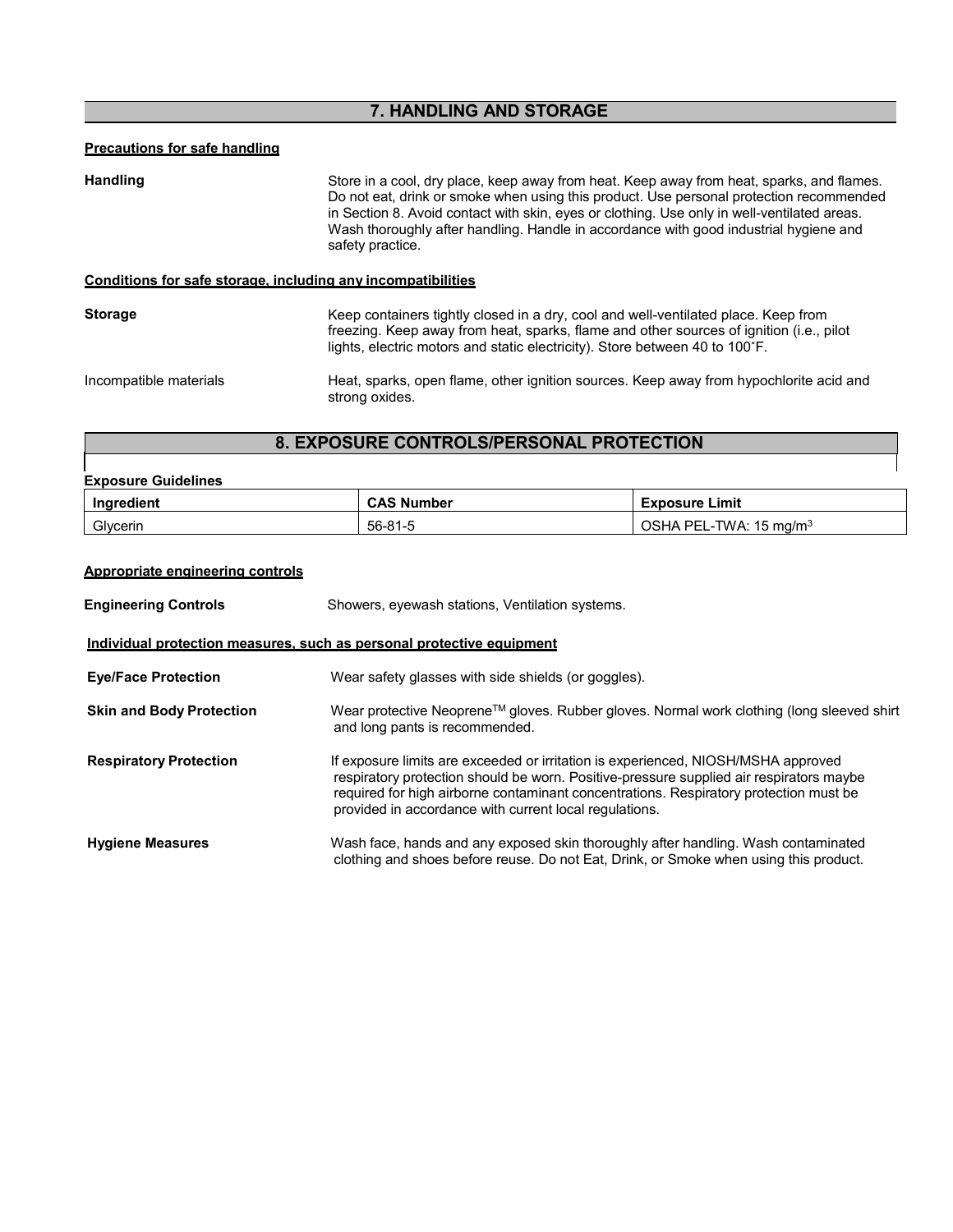# **9. PHYSICAL AND CHEMICAL PROPERTIES**

# **Physical and Chemical Properties**

| <b>Physical State</b><br><b>Appearance</b><br>Color     | Liquid<br><b>Aqueous solution</b><br>White | Odor<br><b>Odor Threshold</b> | Mild Odor<br>No information available |
|---------------------------------------------------------|--------------------------------------------|-------------------------------|---------------------------------------|
| <b>Property</b>                                         | <u>Values</u>                              | <b>Remarks/ Method</b>        |                                       |
| рH                                                      | $6.0 - 8.0$                                | $±1$ @ 21 °C                  |                                       |
| <b>Melting/freezing point</b>                           | No data available                          | None known                    |                                       |
| Boiling point / boiling range                           | $212^{\circ}F$                             | None known                    |                                       |
| <b>Flash Point</b>                                      | No data available                          | None known                    |                                       |
| <b>Evaporation rate</b>                                 | Not Available                              | None known                    |                                       |
| Flammability (solid, gas)                               | No data available                          | None known                    |                                       |
| <b>Flammability Limits in Air</b>                       |                                            |                               |                                       |
| <b>Upper flammability limit</b>                         | No data available                          | None known                    |                                       |
| Lower flammability limit                                | No data available                          | None known                    |                                       |
| Vapor pressure                                          | No data available                          | None known                    |                                       |
| <b>Vapor density</b>                                    | No data available                          | None known                    |                                       |
| <b>Specific Gravity</b>                                 | 1.0                                        | None known                    |                                       |
| <b>Water Solubility</b>                                 | Soluble in water                           | None known                    |                                       |
| Solubility in other solvents                            | No data available                          | None known                    |                                       |
| Partition coefficient: n-octanol/waterNo data available |                                            | None known                    |                                       |
| <b>Autoignition temperature</b>                         | No data available                          | None known                    |                                       |
| Decomposition temperature                               | No data available                          | None known                    |                                       |
| <b>Kinematic viscosity</b>                              | No data available                          | None known                    |                                       |
| <b>Dynamic viscosity</b>                                | No data available                          | None known                    |                                       |
|                                                         |                                            |                               |                                       |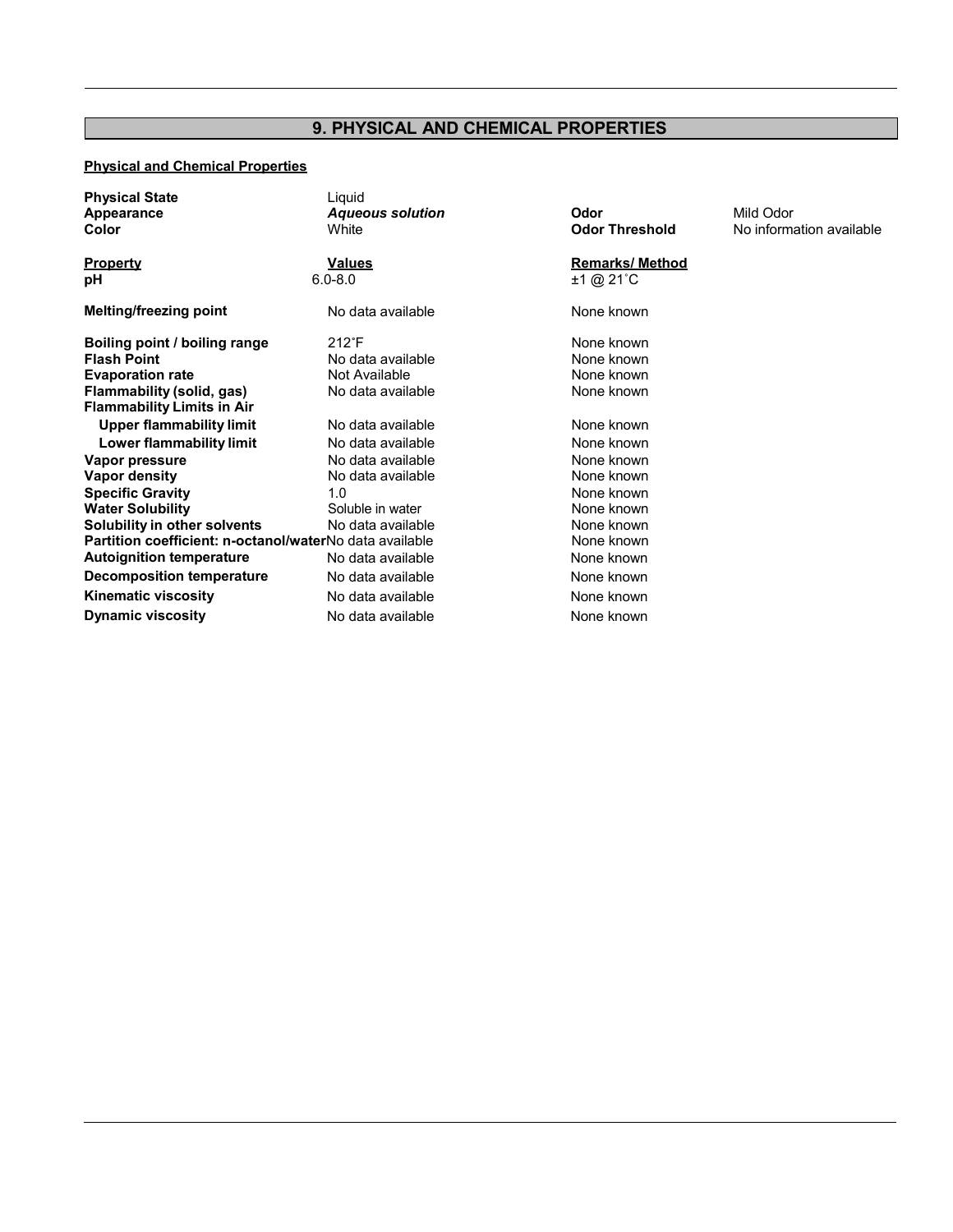# **10. STABILITY AND REACTIVITY**

#### **Reactivity**

No data available

#### **Chemical stability**

Stable under recommended storage conditions.

#### **Possibility of Hazardous Reactions**

None under normal processing.

#### **Conditions to avoid**

Heat, flames and sparks extreme temperature conditions.

# **Incompatible materials**

Heat, sparks, open flames, other ignition sources.

# **Hazardous Decomposition Products**

Carbon monoxide. Carbon dioxide (CO2)

# **11. TOXICOLOGICAL INFORMATION**

# **Information on likely routes of exposure**

### **Product Information**

| <b>Inhalation</b>   | Inhalation of vapors in high concentration may cause irritation of respiratory system. |
|---------------------|----------------------------------------------------------------------------------------|
| <b>Eve Contact</b>  | No irritant under normal use.                                                          |
| <b>Skin Contact</b> | No irritant under normal use.                                                          |

**Ingestion** None expected under foreseeable conditions.

| No Information Available                                                                          |
|---------------------------------------------------------------------------------------------------|
| <u>Delayed and immediate effects as well as chronic effects from short and long-term exposure</u> |
| No Information Available                                                                          |
| No Information Available                                                                          |
| Not Information Available                                                                         |
| No Information Available                                                                          |
| No Information Available                                                                          |
| No Information Available                                                                          |
| No Information Available                                                                          |
| Numerical measures of toxicity - Product Information                                              |
| No Information Available                                                                          |
| Information on toxicological effects                                                              |

| <b>Chemical Name</b> | Oral LD50   | <b>Dermal LD50</b> | <b>Inhalation LC50</b>         |
|----------------------|-------------|--------------------|--------------------------------|
| Glycerin<br>56-81-5  | 12600 mg/kg | I0g/kg (Rabbit)    | 570 mg/m <sup>3</sup> (Rat) 1H |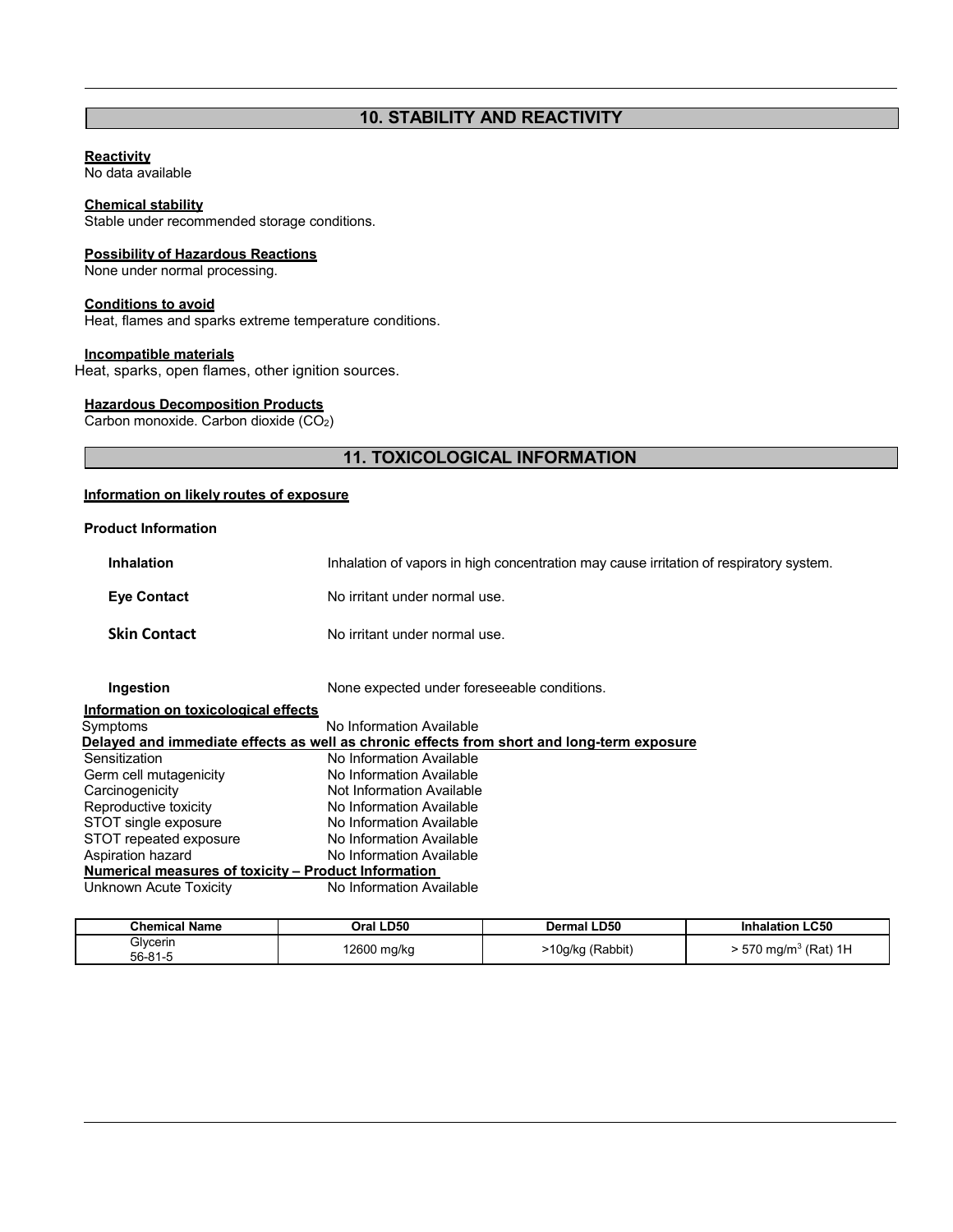# **12. ECOLOGICAL INFORMATION**

The product ingredients are expected to be safe for the environment at concentration predicted under normal use and accidental spill scenarios. Packaging components are compatible with the conventional solid waste management practices. Additional information is available from the address listed in Section 1 upon request.

#### **Persistence and Degradability**

No information available.

#### **Mobility**

No information available.

#### **Other adverse effects**

No information available.

# **13. DISPOSAL CONSIDERATIONS**

#### **Disposal methods**

Dispose of in accordance with all applicable regional, national, and local laws and regulations.

#### **Contaminated Packaging**

Dispose of in accordance with all federal, state, and local regulations.

# **14. TRANSPORT INFORMATION**

**DOT**

Non Hazardous

# **IATA**

Non Hazardous

# **15. REGULATORY INFORMATION**

## **Chemical Inventories**

**TSCA** Complies **DSL/NDSL** Complies **EINECS/ELINCS** Complies **Legend:**

**TSCA** - United States Toxic Substances Control Act Section 8(b) Inventory **DSL/NDSL** - Canadian Domestic Substances List/Non-Domestic Substances List **EINECS/ELINCS-** European Inventory of Existing Chemical Substances/European List of Notified Chemical Substances